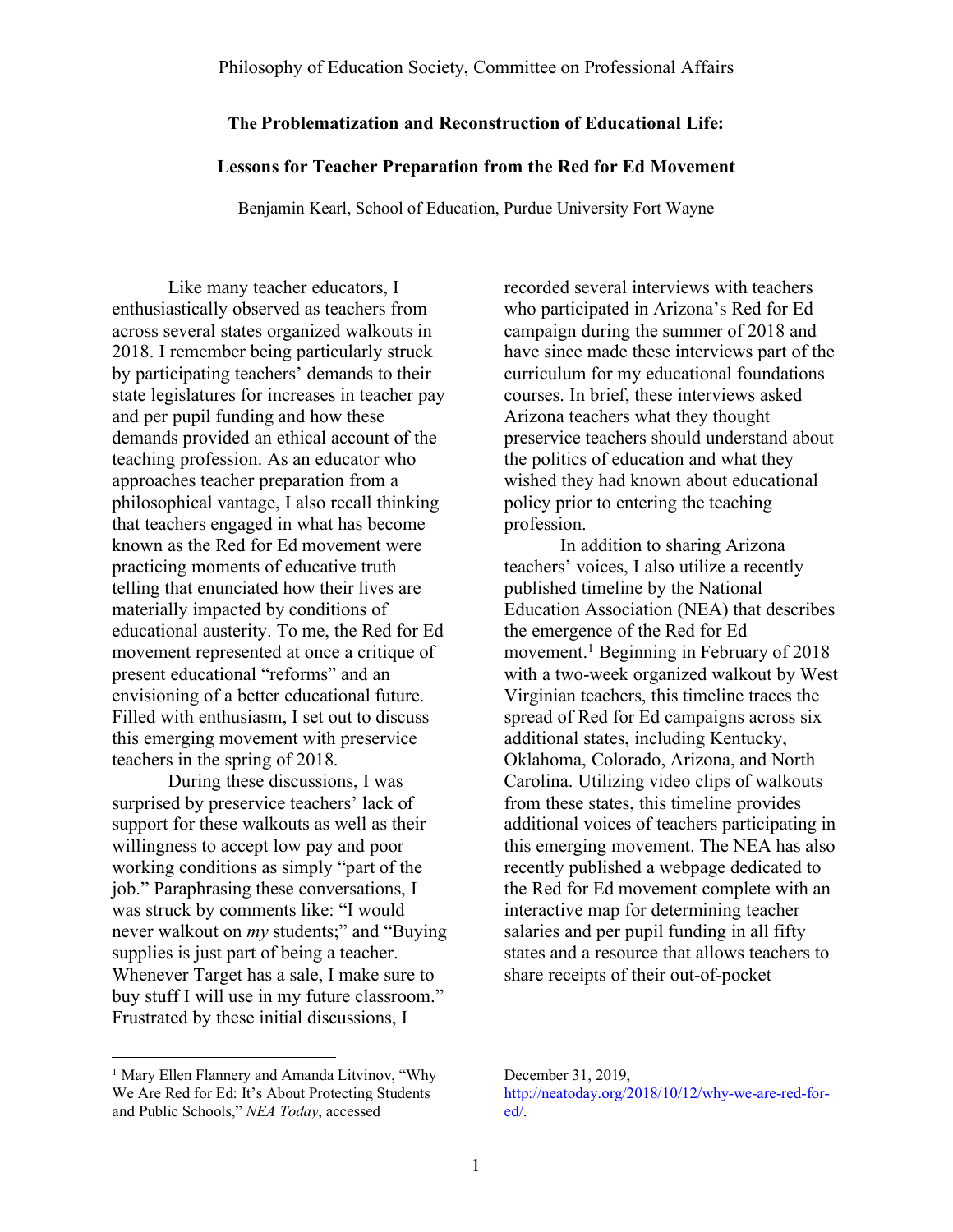educational expenses.2 Reflecting back on the past two years, bringing the voices of participating teachers into my educational foundations courses has impacted preservice teachers' opinions concerning the interrelatedness of education, politics, and policy.

Many preservice teachers were simply unaware of the impact low salaries and per pupil funding have on teaching and learning; nor did they think critically about why teachers receive low wages, which they then must use to purchase classroom supplies. Perhaps most importantly, the voices of participating teachers communicate to preservice teachers both a truth about present conditions of educational austerity, while also calling upon these future educators to themselves become educational change agents. Turning to Arizona's Red for Ed campaign, the NEA shares a rally speech by organizer Noah Karvelis that inflects this dual process of critiquing the present and envisioning the future:

> A lot of people think this movement was born out of one tweet and a Facebook event. That's not true. This movement was born out of decades of neglect. This movement was born out of years of living paycheck to paycheck. This movement was born out of the experience of looking into our students' eyes—that our state, the people who sit in this building do not fund their success. That's what started this movement. That's why we are here. And now here we are because our voices have still gone unheard. $3$

#### **Philosophical Intervention**

The above pedagogical preface suggests how teacher educators can use teacher activism to create curriculum that connects the politics of education and the teaching profession. While sharing the voices of participating teachers has helped me make this pedagogical connection, relating education, politics, and policy necessitates philosophical intervention. If politics helps educational foundations pedagogically explicate the professional status of teaching, then philosophy helps politics bring together the dual processes of critique and ethical improvement. Karvelis' speech highlights this duality, that is, the mutually reinforcing process of *both* critiquing present conditions of educational austerity by citing a history of policy neglect *and* envisioning an educative future improved through Red for Ed political organizing. Philosopher Colin Koopman describes this dual process as "genealogical pragmatism."4

Koopman employs this term to argue that present problems require both a historical perspective that is attentive to asking how we arrived at our current moment and a forward-looking perspective that is attentive to ameliorating or improving the future. This makes genealogical pragmatism a form of immanent social critique that invites at once historical analyses or problematizations and sophisticated solutions or reconstructions. What results from this methodological admixture is "a conception of critical inquiry whose basic categories of critique are *problem* and *response*—as an alternative to

 <sup>2</sup> "Red for Ed," *NEA Today*, accessed December 31, 2019, http://neatoday.org/redfored/.

<sup>&</sup>lt;sup>3</sup> Flannery and Litvinov, "Why We Are Red for Ed." <sup>4</sup> Colin Koopman, "Genealogical Pragmatism: How History Matters for Foucault and Dewey," *Journal of the Philosophy of History 5* (2011), 533-561. Koopman extends this argument in *Pragmatism as* 

*Transition: Historicity, and Hope in James, Dewey and Rorty* (New York: Columbia University Press, 2009), 195-235; and in *Genealogy as Critique: Foucault and the Problems of Modernity* (Bloomington: Indiana University Press, 2013), 217- 270.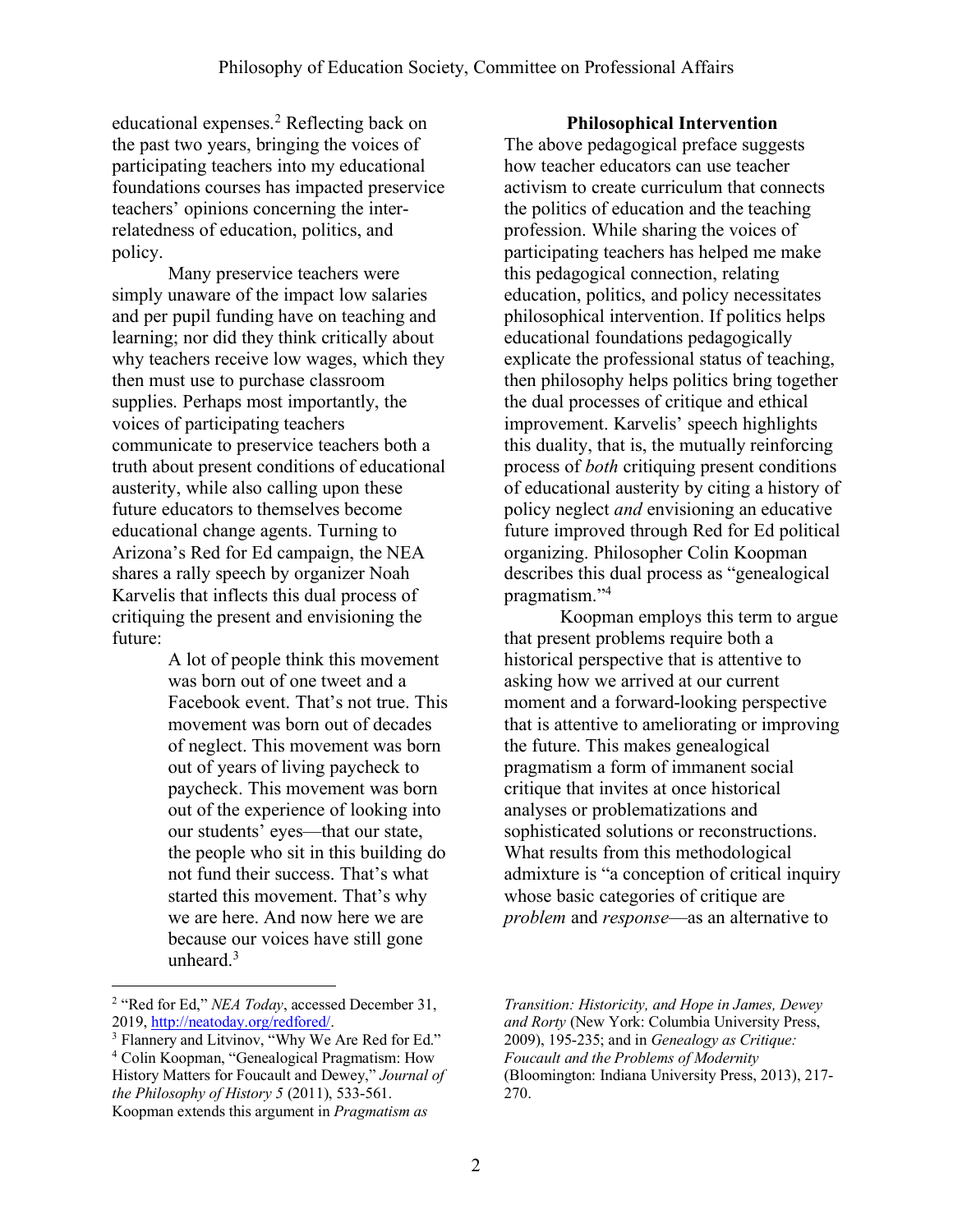*position* and *negation* or *truth* and *error*."5 This method is well-suited for education given that present problems are often "born out of decades of neglect" and that teachers generally respond to problems by improving education. Genealogical pragmatism thus both problematizes policy effects preservice teachers take for granted—e.g., accepting low wages and poor working conditions as just "part of the job"—and asks them to work toward politically reconstructing education's future.

Central to genealogical pragmatism is a bridging of two rarely connected philosophical schools of thought—European critical theory and American pragmatism. The two thinkers who make this bridge possible are French philosopher Michel Foucault, who problematizes the present by mapping its historical antecedents (genealogy); and American philosopher John Dewey, who reconstructs the present by soliciting practical solutions (pragmatism). This combination results in a complementary philosophical method. Taken separately, while Foucault is helpful toward mapping the historical antecedents of present problems, genealogy is ill-suited for envisioning solutions; likewise, while Dewey is helpful toward soliciting solutions, pragmatism is ill-suited for understanding how problems emerge. Read together, then, Foucault and Dewey's thinking refract onto education critical diagnoses of how problems emerge and practical transitions toward reconstructions intended to ameliorate or improve present limiting conditions by expanding possibilities of future educative growth.

Like the voices of participating teachers, Koopman's philosophical method has helped me improve how I discuss the Red for Ed movement with preservice teachers. This emerging movement is an

example of how educational philosophy can be witnessed in practice and practiced in teacher preparation courses. Pedagogically, genealogical pragmatism motivates future educators to critically engage with present educational problems while also leveraging these problems as invitations for envisioning future improvements. While Koopman maintains that problematization and reconstruction are mutually reinforcing and not independently sequential, it is helpful to proceed by discussing these two aspects of genealogical pragmatism separately before bringing them together by way of conclusion.

### **Problematization**

Karvelis' opening critique of education policy is important because it demonstrates that we did not arrive at our current moment by accident; rather, the problems presently facing education occurred over decades. Philosophers refer to this way of interrogating policy neglect as genealogical because it does not seek to pinpoint specific origins for present problems, but works to problematize the present toward an understanding that our current moment is the result of historical policy maneuvers that define what constitutes the truth of the day. For Foucault, truth is not something that is absolute or whose opposite is error, it is something that is in the making through maneuverings like stereotyping education as a feminine or caring profession in need of policy surveillance or comparing American education to other countries and then equating, as was the case in the *A Nation at Risk Report* (1983), American education to an act of war as a way to justifying standardization. Mapping these and other policy maneuverings not only makes possible historical analyses of the present

 <sup>5</sup> Koopman, "Genealogical Pragmatism," 558 (original emphasis).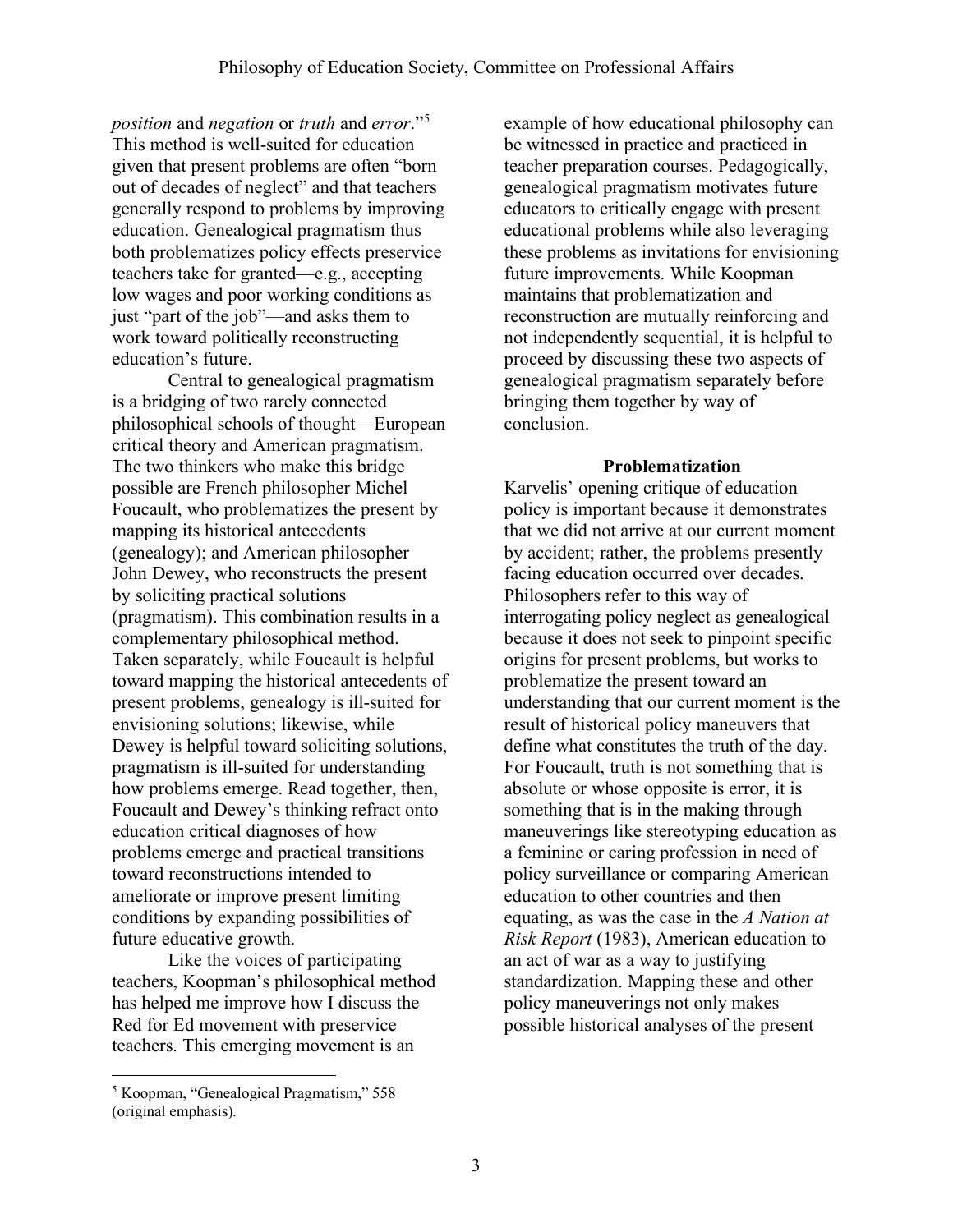but also critiques of how the truth of the day limits who we can be and what we can do.

Attending to the first half of genealogical pragmatism, it is worth noting that, with the exception of Colorado, each of the above states is a so-called right-to-work state. This includes 2019 Red for Ed organizing efforts in Indiana. Broadly understood, right-to-work policies preclude workers from having to join unions as a part of their employment in unionized workplaces. The locations of Red for Ed campaigns are interesting because organizing occurred despite prolonged legislative efforts to undermine union participation. That Red for Ed campaigns are occurring in states where teacher union membership does not correspond with being employed as a teacher demonstrates how to organize outside traditional avenues of organized labor and how social media can be utilized toward collective organizing. Right-to-work policies are also important because they are one component in a larger series of neoliberal "reforms" that have found increasing resonance across state legislatures over the past four decades.

In brief, neoliberalism can be conceived of as a governing rationality that extends economic values, practices, and metrics to every dimension of life.<sup>6</sup> Education has been particularly hard hit by such "reforms," including the freezing of teacher wages, the lack of state investment in educational infrastructure, the state- and district-level implementation of No Child Left Behind (2002) and Race to the Top (2009) in ways that often result in public schools being taken over by third party, private charter school consulting firms, the

increasing use of voucher policies to shift public education monies into private school corporations, the generation of teacher shortages through de-professionalizing standards and unmanageable teacher-student ratios, and the increasing employment of unqualified teachers through alternative route to certification programs.<sup>7</sup> These "reforms" have resulted in the privatization of public education and the limiting of teachers' voices despite their dedicated maintenance of a dilapidated public PK-12 American education system. It is from within this history of neoliberal "reforms" that the Red for Ed movement can be understood. That is, the market-based rationality of neoliberalism has produced conditions of educational austerity that the Red for Ed movement is telling the truth about or problematizing.

Market-based rationalities also tend to require individual improvement, whether of students, teachers, or schools, and assume a level playing field in which all students, teachers, and schools have equal opportunities to succeed.8 A second feature of neoliberal educational "reforms," then, is an insistence upon an individualism that often pits teachers against students, teachers against teachers, and schools against communities. Increased standardization in combination with value added measures that equate teacher effectiveness to how well students perform on standardized tests produces mis-educative conditions within which teachers are incentivized to attend to students' individual test performances rather than the collective growth of educational life and to understand their own educative value in competition with fellow educators rather

 <sup>6</sup> Wendy Brown, *Undoing the Demos:* 

*Neoliberalism's Stealth Revolution* (New York: Zone Books, 2015).

<sup>7</sup> Diane Ravitch, *Reign of Error: The Hoax of the Privatization Movement and the Danger to America's Public Schools* (New York: Alfred A. Knopf, 2013).

<sup>8</sup> Michael W. Apple, "Understanding and Interrupting Neoliberalism and Neoconservatism in Education," *Pedagogies 1*, no. 1 (2006): 21-26.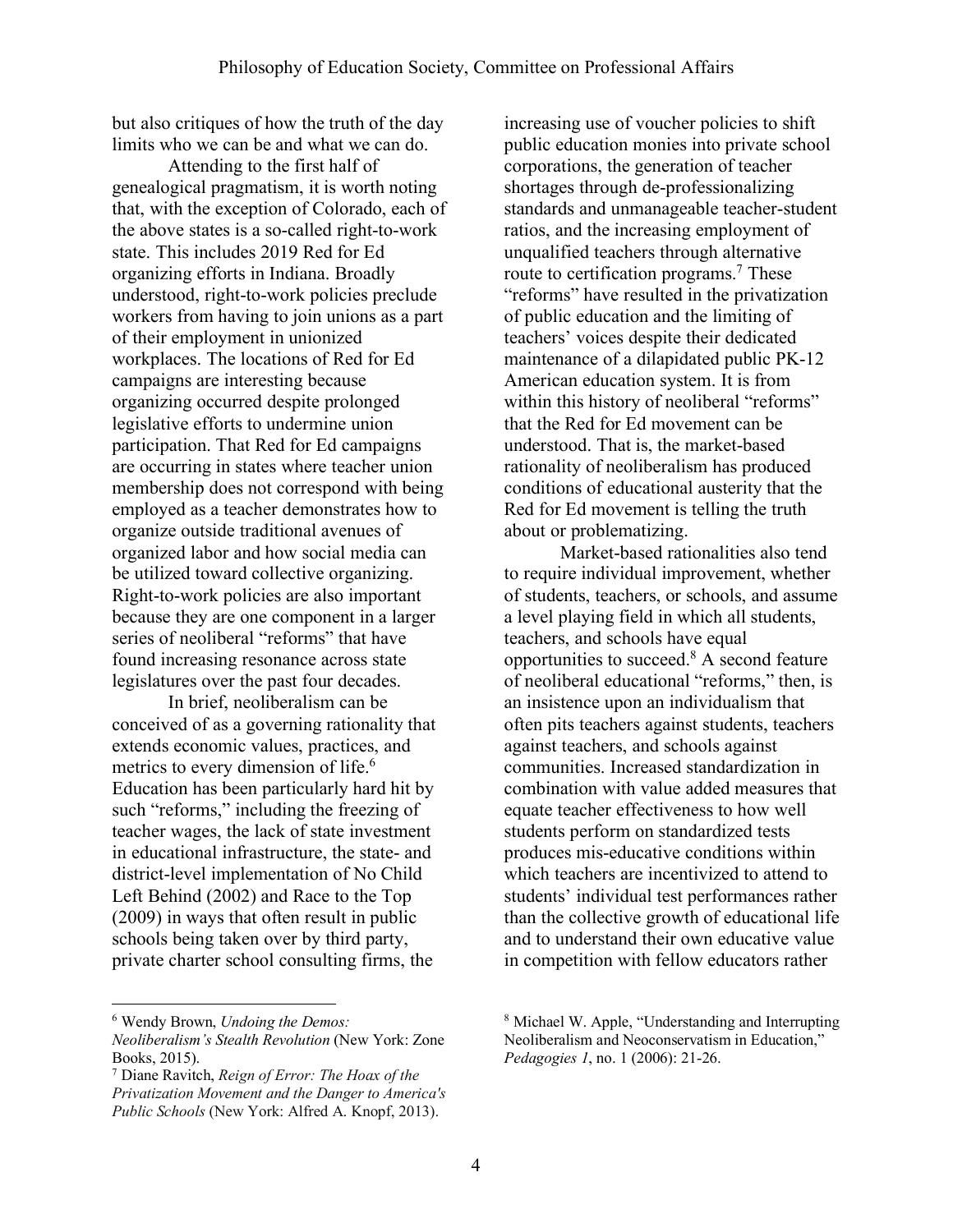than through shared efforts to produce living educative conditions.9 The Red for Ed movement is responding to this problematic genealogy of policy neglect.

# **Reconstruction**

In addition to helping conceptualize problematization, Karvelis' speech is also suggestive of how the Red for Ed movement practices the second half of genealogical pragmatism—reconstruction. If the educational problems being critiqued by the Red for Ed movement occurred over time, so too did the movement's organized responses. Social media posts helped participating teachers share their frustrations with low pay and poor working conditions while also providing a platform for organizing community-based walk-ins that preceded organized walkouts. These moments of collective solidarity, during which teachers walked into schools together wearing red, provided opportunities to tell parents and students the truth about how low teacher pay and per pupil funding effects learning. Initial organizing efforts are important for two reasons: first, they evidence participating teachers transgressing the limits imposed on their profession by decades of neoliberal "reforms" that worked to depoliticize teaching through policies aimed at producing high teacher turnover; secondly, they refute policymakers who hope teachers will leave the profession before politically enunciating the truth of their lived experiences.

Enunciations of lived experiences help to bring problematization and reconstruction together. First, Foucault helps theorize such enunciations as *parrhesia* or free and frank speech.10 *Parrhesia* highlights both the risks involved in teachers walking out and how sharing the truth of their lived experiences binds teachers to their utterances in ways that change who they are professionally while also inviting new understandings of their profession. For the 75,000 Arizona teachers who walked out of their classrooms from April 26 to May 3, 2018, not only was the quality of their own lives and the educational lives of their students at issue, but the teaching profession itself was also at stake. Arizona teachers leveraged their problematization of educational austerity toward a reconstructed vision of education that demanded the following: (1) a twenty percent salary increase; (2) competitive pay for all education support professionals; (3) an annual salary structure; (4) restoration of educational funding to pre-recession levels; and (5) a prohibition on tax cuts until perpupil funding matched the national average.11 These demands evidence the difficulty teachers have in maintaining a quality of life that is respective of their professional status as well as the debilitating educational conditions within which they labor and from which students are expected to learn.

In addition to being sophisticated solutions, these demands offer a lived ethical account of the teaching profession,

 <sup>9</sup> Isabel Nuñez, Gregory Michie, Pamela Konkol, *Worth Striking For: Why Education Policy is Every Teachers Concern (Lessons from Chicago)*. (New York: Teachers College Press, 2015).

<sup>10</sup> Michel Foucault, *The Government of the Self and Others. Lectures at the Collège de France, 1982- 1983*, eds. Frédéric Gros, François Ewald, Allesandro Fontana, Arnold I. Davidson, trans. Graham Burchell (New York: Picador, 2010); and Michel Foucault, *The Courage of Truth: The Government of Self and* 

*Others II. Lectures at the Collège de France, 1983- 1984*, eds. Frédéric Gros, François Ewald, Allesandro Fontana, Arnold I. Davidson, trans. Graham Burchell (New York: Picador, 2011).

<sup>&</sup>lt;sup>11</sup> Joseph Flaherty, "Arizona Educators Want to Be Paid Like Teachers in Neighboring States," *Phoenix New Times*, March 26, 2018,

http://www.phoenixnewtimes.com/news/redforedarizona-teachers-seek-20-percent-raise-102795 45.